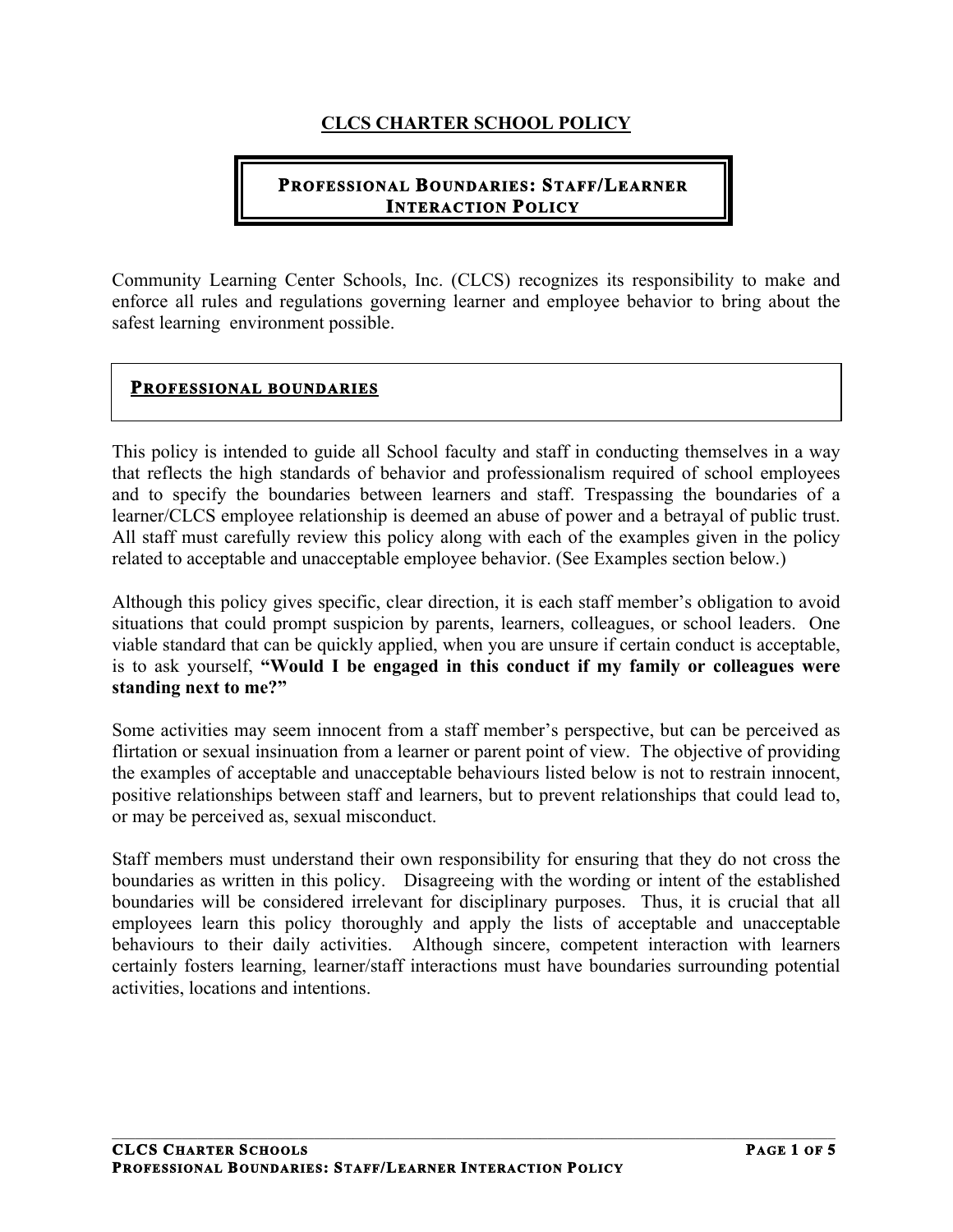# **DUTY TO REPORT**

When any employee becomes aware of another staff member having crossed the boundaries specified in this policy, he or she must speak to this staff member if the violation appears minor, or report the matter to the school administrator. If the observed behaviour appears significant, it is the duty of every staff member to immediately report it to an administrator. All reports shall be as confidential as possible under the circumstances. It is the duty of the administrator to investigate and thoroughly report the situation.

## **USE OF ELECTRONIC MEDIA BY STAFF TO COMMUNICATE WITH LEARNERS**

Any participation by any CLCS employee with learners, including through the use of electronic media or technology, should always be limited to School business. Participation by CLCS employees with learners in social media such as Facebook, MySpace, etc., or other similar means, is highly discouraged, and can lead to violations of this policy.

Specifically, CLCS employees are highly discouraged from inviting learners to join social networks and insofar as such behavior occurs, employees will be responsible for any exposure/access by learners to inappropriate or unprofessional content, including words or pictures.

#### **EXAMPLES**

#### **EXAMPLES OF UNACCEPTABLE BEHAVIORS (VIOLATIONS OF THIS POLICY)**

- (a) Giving gifts to an individual learner that are of an intimate nature.
- (b) Kissing of any kind.
- (c) Any type of unnecessary physical contact with a learner
- (d) Intentionally being alone with a learner away from the school.
- (e) Making or participating in sexually inappropriate comments.
- (f) Sexual jokes.
- (g) Seeking emotional involvement with a learner.
- (h) Listening to or telling personal stories that are sexually oriented.
- (i) Employees discussing their personal troubles or intimate issues with a learner .
- (j) Becoming involved with a learner such that that a reasonable person may suspect inappropriate behavior.
- (k) Initiating a meeting in a room with a learner at school and closing the door. (Exception for counselors and administrators when it is necessary to protect the privacy and safety of a learner.)
- (l) Allowing learners in your home except for visits with your children.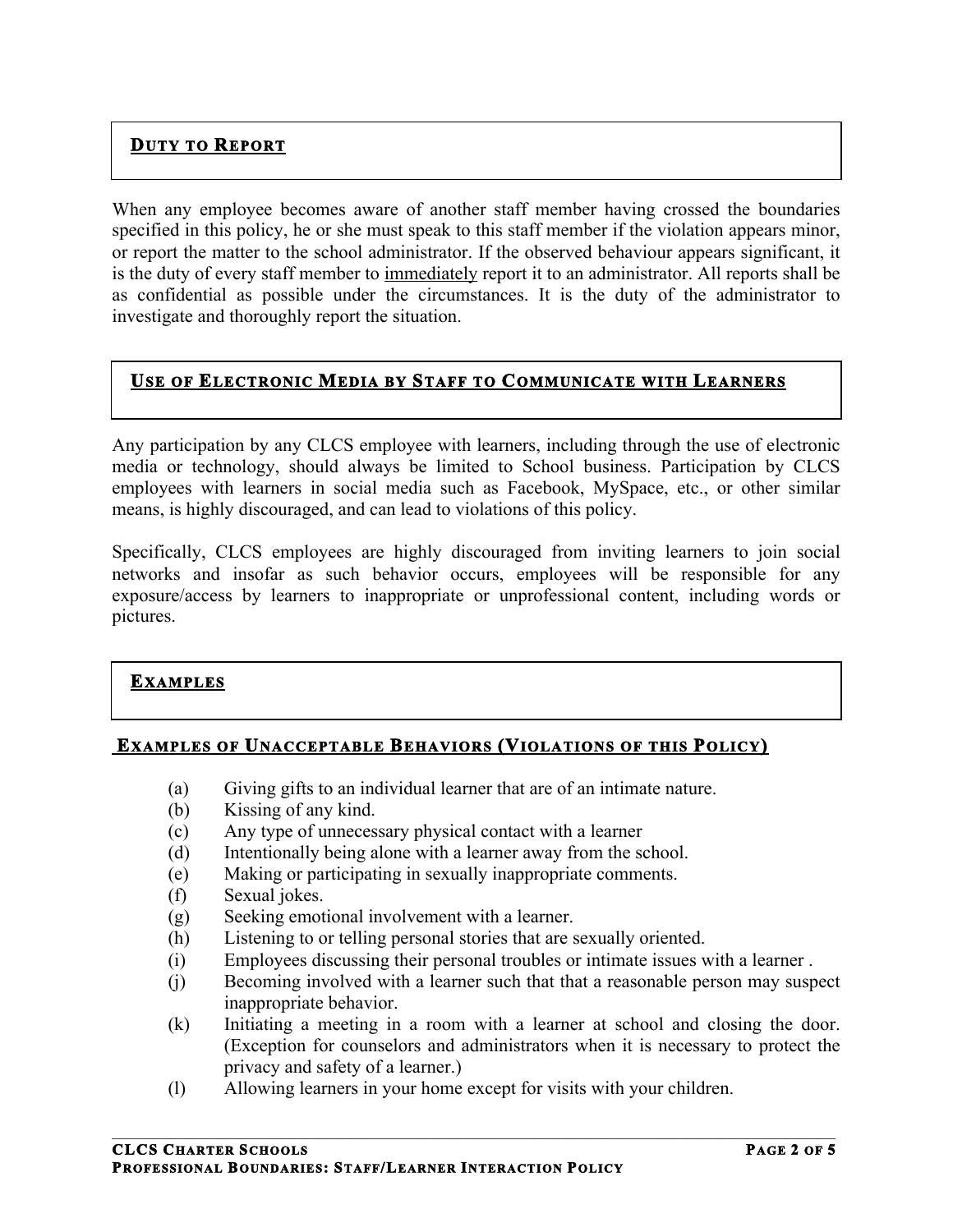(m) Sending emails, text messages or letters to learners if the content is not about school activities

### **EXAMPLES OF CAUTIONARY BEHAVIORS**

**These behaviors should only be exercised when a reasonable and prudent person, acting as an educator, is prevented from using a better practice or behavior. Staff members should inform their supervisor of the circumstance and occurrence prior to or immediately after the occurrence**

- (a) Being alone in a room with a learner at school with the door closed.
- (b) Remarks about the physical attributes or development of anyone.
- (c) Excessive attention toward a particular learner.
- (e) Giving learners a ride to/from school or school activities without parent permission.

#### **EXAMPLES OF ACCEPTABLE AND RECOMMENDED BEHAVIORS**

- (a) Getting school and parental written consent for any after-school activity.
- (b) Obtaining formal approval to take learners off school property for activities such as field trips or competitions.
- (c) E-mails, text, phone and instant messages to learners must be very professional and pertaining to school activities or classes (Communication should be limited to school technology).
- (d) Keeping the door open when alone with a learner.
- (e) Keeping reasonable space between you and your learners.
- (f) Stopping and correcting learners if they cross your own personal boundaries.
- (g) Keeping parents informed when a significant issue develops about a learner.
- (h) Keeping after-class discussions with a learner professional and brief.
- (i) Asking for advice from fellow staff or administrators if you find yourself in a difficult situation related to boundaries.
- (j) Involving your supervisor if conflict arises with the learner.
- (k) Informing your Lead Facilitator of situations that have the potential to become more severe.
- (l) Making detailed notes about an incident that could evolve into a more serious situation later.
- (m) Recognizing the responsibility to stop unacceptable behavior of learners or coworkers.
- (n) Asking another staff member to be present when you must be alone with a learner.
- (o) Giving learners praise and recognition without touching them.
- (p) Pats on the back, high fives and handshakes are acceptable.
- (q) Keeping your professional conduct a high priority.
- (r) Asking yourself if your actions are worth your job and career.

 $\mathcal{L}_\mathcal{L} = \{ \mathcal{L}_\mathcal{L} = \{ \mathcal{L}_\mathcal{L} = \{ \mathcal{L}_\mathcal{L} = \{ \mathcal{L}_\mathcal{L} = \{ \mathcal{L}_\mathcal{L} = \{ \mathcal{L}_\mathcal{L} = \{ \mathcal{L}_\mathcal{L} = \{ \mathcal{L}_\mathcal{L} = \{ \mathcal{L}_\mathcal{L} = \{ \mathcal{L}_\mathcal{L} = \{ \mathcal{L}_\mathcal{L} = \{ \mathcal{L}_\mathcal{L} = \{ \mathcal{L}_\mathcal{L} = \{ \mathcal{L}_\mathcal{$ 

#### **CORPORAL PUNISHMENT**